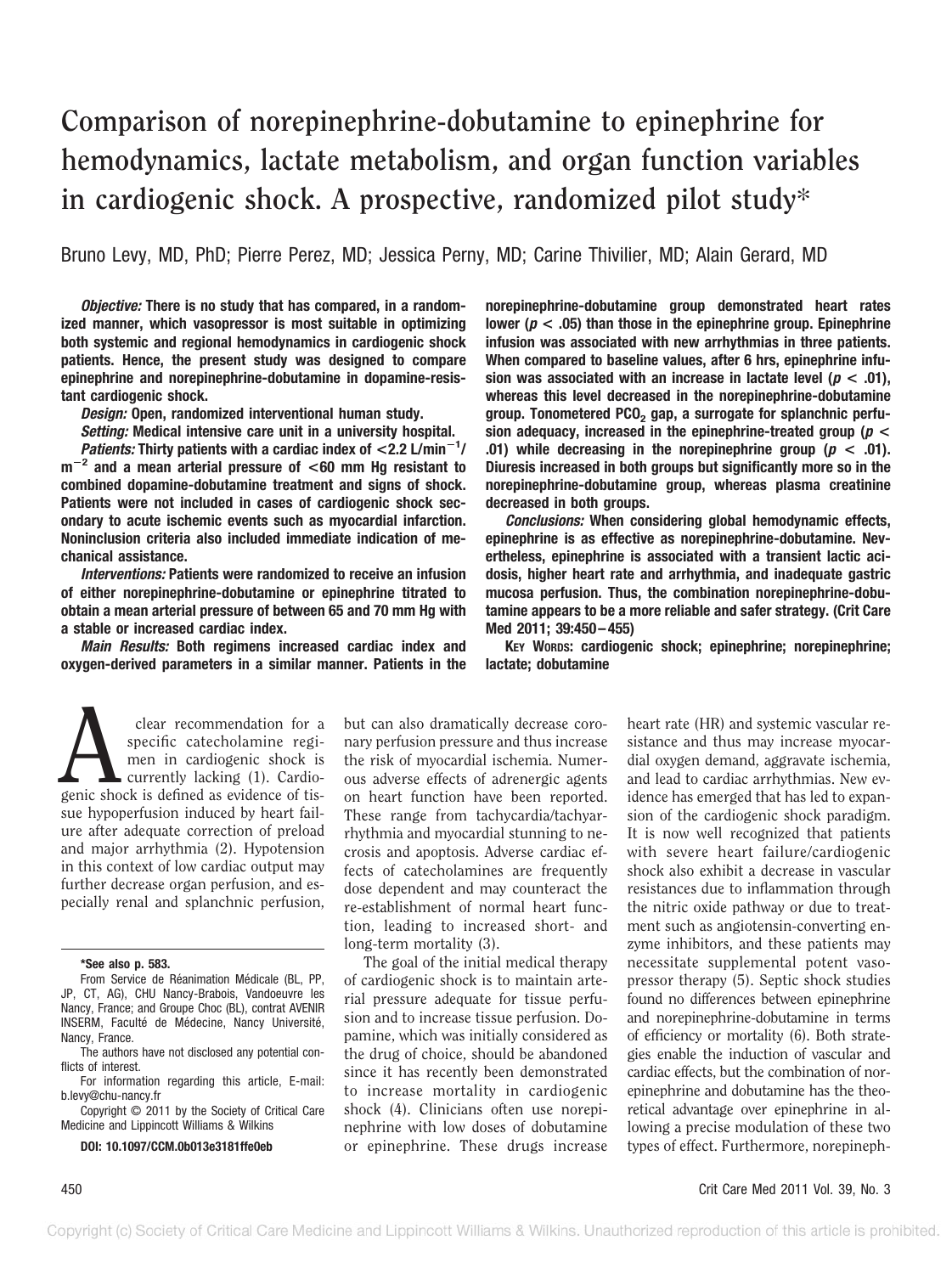rine is less thermogenic than epinephrine and may have a more desirable effect on myocardial oxygen consumption but also on splanchnic oxygenation (7). To our knowledge, there is no study that compared, in a randomized manner, which vasopressor is most suitable in optimizing both systemic and regional hemodynamics in cardiogenic shock patients. Hence, the present pilot, prospective, randomized study was designed to compare systemic hemodynamic as well as metabolic and splanchnic effects of epinephrine and norepinephrine-dobutamine in dopamine-resistant nonischemic cardiogenic shock.

## **METHODS**

# **Study Design and Patient Population**

The study received the approval of our local ethics committee and written informed consent was obtained from the closest relative. The present study included 30 consecutive patients with cardiogenic shock. In order to be included in the study, patients had to present the following:

- 1) Acute or chronic heart failure with an ejection fraction of <30% and a cardiac index (CI) of  $\leq$  2.2 L/min<sup>-1</sup>/m<sup>-2</sup>.
- 2) Absence of hypovolemia (pulmonary artery occlusion pressure of  $>15$  mm Hg and, in ventilated patients, pulse pressure variations of  $<$ 13% and/or when additional fluid infusion was no longer accompanied by an increase in CI).
- 3) Systolic arterial pressure of  $<$  90 mm Hg or mean arterial pressure (MAP) of  $<$  60 mm Hg, or a drop in MAP of  $>30$  mm Hg despite dopamine up to 20  $\mu$ g/kg/min. In case of dopamine intolerance (rapid atrial fibrillation of  $>160$  beats per min or ventricular tachycardia), the patient was considered as dopamine resistant.
- 4) Urine output of  $\langle 0.5 \text{ m} \rangle$  kg/h resistant to diuretics.
- 5) Lactate level of  $>2$  mmol/L.
- 6) Signs of hypoperfusion: cold and/or clammy skin, liver dysfunction, or impaired mentation.
- 7) No signs of acute cardiac ischemia or two negative troponin measurements at 6-hr intervals in case of left bundle branch block.

Patients were not included in cases of cardiogenic shock secondary to acute ischemic events, such as myocardial infarction, acute and sustained atrial and ventricular arrhythmias, septic shock, poisoning, and pulmonary embolism. Pure right ventricular failure was

also excluded. Noninclusion criteria also included an immediate indication of a ventricular assist device.

## **Hemodynamic and Metabolic Parameters**

HR was monitored continuously. Routine clinical monitoring of the patients included a thermodilution pulmonary-artery catheter with a fiber optic continuous monitoring of mixed venous oxygen saturation (Oximetrix, Abbott, Chicago, IL) and a radial or a femoral artery catheter. The zero reference level for supine position was the mid-chest level, and pressure was measured at the end of expiration. Serial measurements of HR, MAP, mean central venous pressure (central venous pressure), mean pulmonary artery pressure, and pulmonary artery occlusion pressure were undertaken. Each point was the average of the 10 min preceding the measurement. Cardiac output was measured in triplicate by injecting 10 mL of 5% dextrose at room temperature into the proximal port of the pulmonary artery catheter. Cardiac output was computed from the thermodilution curves using a cardiac output computer. CI, oxygen delivery index, and oxygen consumption index were calculated using standard formulae. There was no additional volume loading or change in ventilator parameters or catecholamine dose during the first hour of the study. Blood gases were measured with a blood gas analyzer standardized to saline measurements (Ciba Corning, Halsted, Essex, UK).

## **Tonometric Measurements**

Gastric mucosal  $PCO<sub>2</sub>$  was measured by tonometry. The tonometer (Tonometrics, Hopkinton, MA) was inserted either naso- or orogastrically and its position in the stomach was confirmed radiologically. The tonometer was connected to an automated gas analyzer (Tonocap, Datex, Helsinki, Finland). Once the tonometer balloon was filled with air and allowed to equilibrate for 30 mins, the gas was automatically sampled and measured by infrared spectroscopy. Simultaneous arterial blood was obtained and immediately analyzed for  $PCO<sub>2</sub>$  and arterial blood bicarbonate determination. All patients received histamine receptor  $(H_2)$  blocking agents by a bolus of 50 mg ranitidine followed by continuous infusion (6.25 mg/h). During the study, the nasogastric tube was not on continuous aspiration and intravenous sodium bicarbonate was not given. Enteral feedings were not given during the first 24 hrs.

 $PCO<sub>2</sub>$  gap is defined by the difference between gastric mucosal PCO<sub>2</sub> and arterial PCO<sub>2</sub> and is used as a reliable index of gastric mucosa hypoperfusion (8).



**Figure** 1. Study synopsis. *MAP*, mean arterial pressure; *CI*, cardiac index.

### **Metabolic Measurements**

*Lactate Determination.* Arterial blood samples were collected in fluoride-oxalate–containing tubes. Lactate was measured by enzymaticcolorimetric method adapted to an automatic Wako analyzer (Biochem Systems, Meudon, France). The normal value range is  $\leq$ 2 mmol/L.

*Pyruvate.* Arterial blood samples were immediately deproteinized by the addition of iced perchloric acid (1 mol/L) and immediately analyzed. Pyruvate was measured by enzymaticultraviolet method. The normal value range is  $40 - 68$  µmol/L for pyruvate. The analytical range for lactate is  $0-10,000$   $\mu$ mol/L and that for pyruvate is  $0-300 \mu \text{mol/L}$ . Run-to-run precision expressed as coefficient of variation is 1.5% for lactate and 5.9% for pyruvate (9).

## **Therapeutic Protocol**

Patients were previously treated according to the recommendations endorsed by the European Society of Cardiology (10). The therapeutic protocol is shown in Figure 1. In cases of hypotension associated with low cardiac output and signs of hypoperfusion or congestion, dobutamine was first administered. In cases of persistent hypotension after dobutamine, up to 10 g/kg/min dopamine was used at a dose ranging from 2 to 20  $\mu$ g/kg/min. The infusion rate was increased by  $5 \mu$ g/kg/min every 10 mins. Hence,

#### Crit Care Med 2011 Vol. 39, No. 3 451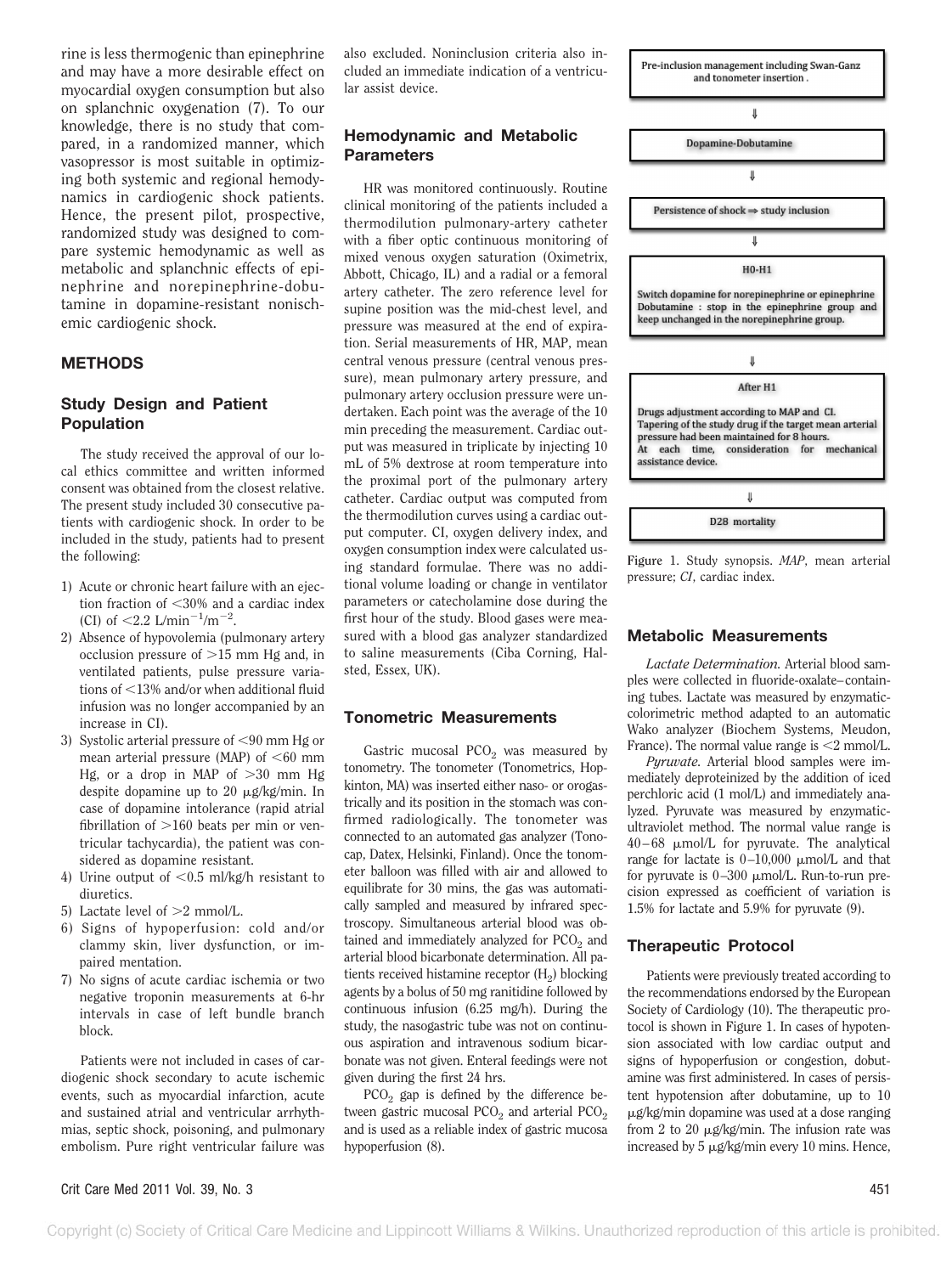|  | Table 1. Characteristics of the study groups (mean $\pm$ sD) |  |  |  |  |  |  |  |
|--|--------------------------------------------------------------|--|--|--|--|--|--|--|
|--|--------------------------------------------------------------|--|--|--|--|--|--|--|

| Clinical Characteristics                                                     | Epinephrine<br>$(n = 15)$ | Norepinephrine-Dobutamine <sup>a</sup><br>$(n = 15)$ |
|------------------------------------------------------------------------------|---------------------------|------------------------------------------------------|
| Age, years                                                                   | $66 \pm 12$               | $64 \pm 10$                                          |
| Sex, M:F                                                                     | 10:5                      | 11:4                                                 |
| Simplified Acute Physiology II score                                         | $52 \pm 5$                | $50 \pm 5$                                           |
| Sequential Organ Failure Assessment score                                    | $8 \pm 3$                 | $9 \pm 2$                                            |
| Left ventricular ejection fraction                                           | $24 \pm 5$                | $24 \pm 5$                                           |
| Cardiovascular history                                                       |                           |                                                      |
| History of heart failure                                                     | 13                        | 14                                                   |
| Ischemic cardiomyopathy                                                      | 8                         | 10                                                   |
| Dilated cardiomyopathy                                                       | 5                         | 3                                                    |
| Valvular disease                                                             | $\overline{2}$            | $\frac{2}{7}$                                        |
| Atrial fibrillation/flutter                                                  | 6                         |                                                      |
| Previous intubation                                                          | $\mathfrak{D}$            | $\overline{2}$                                       |
| Chronic treatment                                                            |                           |                                                      |
| Diuretics                                                                    | 15                        | 15                                                   |
| Angiotensin converting enzyme inhibitors<br>or angiotensin receptor blockers | 12                        | 13                                                   |
| Aldosterone antagonists                                                      | 1                         | 1                                                    |
| <b>B-blockers</b>                                                            | $\theta$                  | $\theta$                                             |
| Mechanical ventilation                                                       |                           |                                                      |
| Invasive                                                                     | 12                        | 13                                                   |
| Noninvasive                                                                  | 3                         | $\overline{2}$                                       |

*a* No significant differences between groups.

the time needed to reach the highest dose of 20 g/kg/min was 30 mins. In case of failure, patients were eligible for the study.

After meeting inclusion criteria, each patient received either epinephrine or norepinephrine according to the randomization code. Epinephrine and norepinephrine were initiated at 0.1 g/kg/min. The infusion rate of epinephrine and norepinephrine was titrated on MAP at 5-min intervals to obtain a MAP of between 65 and 70 mm Hg with a stable or increased CI. Concomitantly, dopamine was stopped. Dobutamine was stopped in the epinephrine group and continued at the same regimen in the norepinephrinedobutamine group. Between baseline and the first hour, ventilator settings were kept constant. Continuous insulin infusion was used to maintain glycemia under 1.5 g/L.

Baseline measurements included the following: hemodynamic parameters, tonometric parameters, arterial and mixed venous gases, lactate, and pyruvate blood levels. These measurements were repeated after 1 hr  $(H_1)$ , 6 hr (H<sub>6</sub>), 12 hr (H<sub>12</sub>), and 24 hrs (H<sub>24</sub>).

Troponin, creatinine, creatinine clearance, diuresis, and liver enzymes were measured at  $H_0$  and  $H_{24}$ .

For safety assessment, a 12-lead electrocardiograph was performed at  $H_0$ ,  $H_1$ ,  $H_6$ , and  $H_{24}$ .

## **Statistical Analysis**

Data are reported as mean  $\pm$  sp. Baseline values were compared using an unpaired, twotailed *t* test. The difference between epinephrine and norepinephrine-dobutamine groups was tested using a two-way analysis of variance (repeated time measurements and drug as independent variables). A repeated-measures one-way analysis of variance was used to evaluate withingroup differences. When the F value was statistically significant, a paired *t* test with the Bonferroni correction was used. A  $p$  value of  $\leq$ .05 was considered significant.

# **RESULTS**

During the 26-month study, 85 patients were admitted in our intensive care unit for cardiogenic shock. Thirty-five patients were excluded because they had acute myocardial infarction and 20 were excluded for sustained arrhythmia (four), associated septic shock (four), poisoning (three), pure right ventricular failure (three), and immediate indication of mechanical assist device (six). The clinical characteristics of the study groups are summarized in Table 1. At the time of inclusion, no difference was observed between the two groups with regard to severity scores, hemodynamic measurements, as well as tonometric and metabolic parameters (baseline values) (Tables 1, 2, and 3). At the time of inclusion, all patients were treated with a combination of dopamine (10  $\pm$  2  $\mu$ g/kg/min) and dobutamine  $(8 \pm 2 \mu g/kg/min)$ . A further increase in dopamine was not tolerated in 10 of 15 patients. Before introducing epinephrine or norepinephrine, no patients were treated with aortic counterpulsation.

Considering all measured parameters after 24 hrs, there were no differences between the two groups.

*Hemodynamic Measurements.* At H<sub>1</sub>, all patients fulfilled the therapeutic goals (Table 2, Fig. 2). MAP and CI increased in all patients  $(p < .01)$ . Both drugs increased CI and oxygen-derived parameters similarly. HR increased transiently in the epinephrine group ( $p < .05$ ) but subsequently returned to baseline levels or below. Throughout the period of observation, HR was significantly higher  $(p <$ .05) in the epinephrine group than in the norepinephrine-dobutamine group. Epinephrine was associated with new supraventricular arrhythmia in two patients (13%) and with sustained ventricular tachycardia in one patient. These new arrhythmias were successfully treated with amiodaron. The double product (HR  $\times$  systolic arterial pressure) measured at  $H_1$ ,  $H_6$ , and  $H_{12}$ did not change in the norepinephrine group but increased in the epinephrine group  $(p < .05)$ .

Oliguria was reversed in 10 patients in the epinephrine group and in 13 patients in the norepinephrine-dobutamine group  $(p = .05)$ .

Patients were treated for  $5 \pm 2$  days in both groups.

*Metabolic and Tonometric Measurements.* Metabolic and tonometric measurements are shown in Table 3 and Figure 3. Compared to baseline values, arterial lactate concentrations at  $H_6$  increased in the epinephrine-treated group  $(p < .01)$  while decreasing in the norepinephrine-treated group  $(p < .01)$ . During the first 12 hrs, both lactate level and lactate/pyruvate ratio were higher in the epinephrine group when compared to the norepinephrine-dobutamine group (*p* .05). Lactic acidosis in the epinephrinetreated group was transient since it recovered within 12 hrs. The lactate/ pyruvate ratio also increased transiently in the epinephrine-treated group  $(p \leq$ .01), whereas it decreased over time in the norepinephrine-dobutamine-treated group. Insulin needs increased during the first 12 hrs in the epinephrine group and decreased in the norepinephrine group.

The  $PCO<sub>2</sub>$  gap increased in the epinephrine-treated group ( $p < .01$ ) but decreased in the norepinephrine group (*p* .01). The increase in  $PCO<sub>2</sub>$  gap in the epinephrine-treated group was transient and subsequently returned to normal values within 24 hrs (Fig. 2). Nevertheless,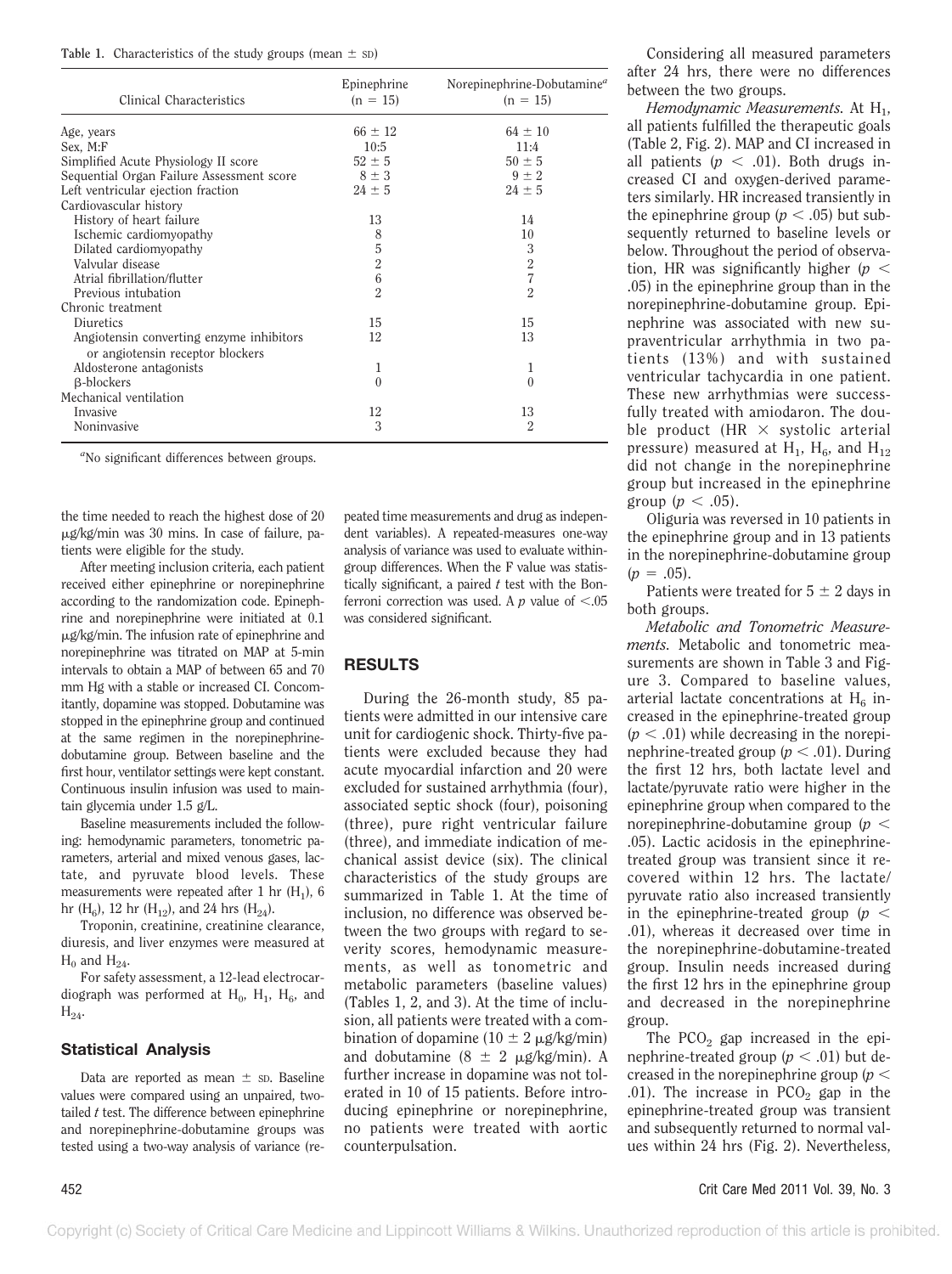#### **Table 2.** Hemodynamic parameters

| Parameter                                                  | Group   | <b>Baseline</b> | $H_1$                 | H <sub>6</sub>       | $H_{12}$             | $H_{24}$             |
|------------------------------------------------------------|---------|-----------------|-----------------------|----------------------|----------------------|----------------------|
| Vasopressor titration, $\mu$ g/kg/min                      | Ep      | $\theta$        | $0.21 \pm 0.09$       | $0.25 \pm 0.07$      | $0.18 \pm 0.08$      | $0.15 \pm 0.08$      |
|                                                            | Nor     | $\theta$        | $0.23 \pm 0.08$       | $0.19 \pm 0.08$      | $0.17 \pm 0.07$      | $0.13 \pm 0.07$      |
| Mean arterial pressure, mm Hg                              | Ep      | $55 \pm 9$      | $68 \pm 9^a$          | $69 \pm 11^a$        | $65 \pm 10^a$        | $64 \pm 9^a$         |
|                                                            | Nor-Dob | $54 \pm 8$      | $67 \pm 10^a$         | $68 \pm 12^{\circ}$  | $66 \pm 8^{\circ}$   | $65 \pm 11^a$        |
| Cardiac index, $L/min^{-1}/m^{-2}$                         | Ep      | $1.6 \pm 0.4$   | $2.5 \pm 0.4^a$       | $2.7 \pm 0.5^a$      | $2.4 \pm 1$          | $2.9 \pm 0.5$        |
|                                                            | Nor-Dob | $1.6 \pm 0.4$   | $2.4 \pm 0.3^{\circ}$ | $2.5 \pm 0.5^a$      | $2.4 \pm 0.4^a$      | $2.8 \pm 0.4^a$      |
| Heart rate, beats/min                                      | Ep      | $121 \pm 19$    | $128 \pm 15^{a,b}$    | $118 \pm 11^{a,b}$   | $115 \pm 15^{a,b}$   | $108 \pm 19^{a,b}$   |
|                                                            | Nor-Dob | $125 \pm 15$    | $100 \pm 19^a$        | $98 \pm 15^{\circ}$  | $100 \pm 19^a$       | $95 \pm 15^{\circ}$  |
| Mean pulmonary artery pressure, mm Hg                      | Ep      | $45 \pm 7$      | $43 \pm 8$            | $41 \pm 7$           | $42 \pm 8$           | $40 \pm 8$           |
|                                                            | Nor-Dob | $44 \pm 7$      | $42 \pm 7$            | $42 \pm 8$           | $41 \pm 7$           | $40 \pm 7$           |
| Pulmonary artery occlusion pressure, mm Hg                 | Ep      | $20 \pm 7$      | $19 \pm 4$            | $18 \pm 7$           | $18 \pm 7$           | $18 \pm 7$           |
|                                                            | Nor-Dob | $21 \pm 4$      | $19 \pm 4$            | $18 \pm 7$           | $18 \pm 7$           | $18 \pm 7$           |
| Right atrial pressure, mm Hg                               | Ep      | $15 \pm 2$      | $15 \pm 2$            | $14 \pm 5$           | $15 \pm 2$           | $14 \pm 2$           |
|                                                            | Nor-Dob | $16 \pm 2$      | $16 \pm 2$            | $14 \pm 3$           | $14 \pm 3$           | $15 \pm 2$           |
| Mixed venous oxygen saturation, %                          | Ep      | $48 \pm 4$      | $60 \pm 4^a$          | $63 \pm 7^a$         | $63 \pm 7^a$         | $67 \pm 5^{\circ}$   |
|                                                            | Nor-Dob | $49 \pm 6$      | $64 \pm 8^a$          | $64 \pm 6^{\circ}$   | $62 \pm 5^{\circ}$   | $72 \pm 8^a$         |
| Oxygen delivery index, $mL \cdot min^{-1} \cdot m^{-2}$    | Ep      | $192 \pm 40$    | $350 \pm 62^{\circ}$  | $378 \pm 47^a$       | $345 \pm 80^a$       | $406 \pm 70^a$       |
|                                                            | Nor-Dob | $185 \pm 35$    | $345 \pm 60^{\circ}$  | $350 \pm 56^{\circ}$ | $340 \pm 90^a$       | $395 \pm 65^{\circ}$ |
| Oxygen consumption index, $mL \cdot min^{-1} \cdot m^{-2}$ | Ep      | $118 \pm 35$    | $134 \pm 42^{\circ}$  | $140 \pm 50^a$       | $142 \pm 35^{\circ}$ | $141 \pm 31^a$       |
|                                                            | Nor-Dob | $120 \pm 31$    | $129 \pm 42^{\circ}$  | $132 \pm 4^a$        | $135 \pm 31^{\circ}$ | $135 \pm 27^a$       |

Ep, epinephrine; Nor-Dob, norepinephrine-dobutamine.

 $a_p$  < .05 vs. baseline;  $b_p$  < .05 epinephrine versus norepinephrine-dobutamine.

|  |  |  |  | Table 3. Metabolic, splanchnic, and renal parameters |
|--|--|--|--|------------------------------------------------------|
|--|--|--|--|------------------------------------------------------|

| Parameter              | Group         | <b>Baseline</b>              | $H_1$                 | $H_6$                 | $H_{12}$             | $H_{24}$                                     |
|------------------------|---------------|------------------------------|-----------------------|-----------------------|----------------------|----------------------------------------------|
| Arterial pH            | Ep            | $7.32 \pm 0.07$              | $7.26 \pm 0.07^{a,b}$ | $7.26 \pm 0.11^{a,b}$ | $7.32 \pm 0.07^b$    | $7.38 \pm 0.11^a$                            |
|                        | Nor-Dob       | $7.31 \pm 0.11$              | $7.33 \pm 0.07$       | $7.38 \pm 0.07$       | $7.40 \pm 0.07^a$    | $7.38 \pm 0.11^a$                            |
| Lactate, mmol/L        | Ep            | $4.1 \pm 1.5$                | $4.8 \pm 1.5^{a,b}$   | $4.9 \pm 1.0^{a,b}$   | $3.2 \pm 1.0^b$      | $2.3 \pm 1.0^a$                              |
|                        | Nor-Dob       | $4.0 \pm 1.5$                | $3.7 \pm 1.0$         | $2.7 \pm 1.0^a$       | $2.4 \pm 0.9^a$      | $2.1 \pm 0.7^a$                              |
| Lactate/pyruvate ratio | Ep            | $30 \pm 5$                   | $35 \pm 7^{a,b}$      | $30 \pm 6^b$          | $25 \pm 5.0^{a,b}$   | $15 \pm 6^{\circ}$                           |
|                        | Nor-Dob       | $28 \pm 5$                   | $25 \pm 5$            | $20 \pm 5.0^a$        | $16 \pm 5.8^{\circ}$ | $14 \pm 5^a$                                 |
| Insulin, UI/h          | Ep            | $2 \pm 0.2$                  | $12 \pm 4^{a,b}$      | $8 \pm 2^{a,b}$       | $6 \pm 1^{a,b}$      | $1 \pm 0.2$                                  |
|                        | Nor-Dob       | $2 \pm 0.3$                  | $2.5 \pm 2$           | $2.0 \pm 0.2$         | $1.3 \pm 0.2^a$      | $1 \pm 0.2^a$                                |
| $PCO2$ gap, mm Hg      | Ep            | $17 \pm 5$                   | $25 \pm 8^{a,b}$      | $24 \pm 7^{a,b}$      | $17 \pm 6^{b}$       | $12 \pm 4^a$                                 |
|                        | Nor-Dob       | $18 \pm 6$                   | $14 \pm 5$            | $13 \pm 5^{\circ}$    | $10 \pm 4^a$         | $9 \pm 3^a$                                  |
| Diuresis, mL/h         | Ep<br>Nor-Dob | $20 \pm 5$<br>$17 \pm 3$     |                       |                       |                      | $90 \pm 20^{a,b}$<br>$130 \pm 30^a$          |
| Creatinine, µmol/L     | Ep<br>Nor-Dob | $220 \pm 40$<br>$240 \pm 35$ |                       |                       |                      | $150 \pm 36^{\circ}$<br>$130 \pm 32^{\circ}$ |

Ep, epinephrine; Nor-Dob, norepinephrine-dobutamine; PCO<sub>2</sub> gap, tonometer PCO<sub>2</sub>-arterial PCO<sub>2</sub>.

 $p < .05$  vs. baseline;  $b_p < .05$  epinephrine vs. norepinephrine-dobutamine.

we did not observe any sign of clinical gut ischemia.

We did not observe any significant changes in electrocardiogram or troponin levels during the study.

*Outcome.* Ten patients survived in the epinephrine group and 11 in the norepinephrine-dobutamine group.

# **DISCUSSION**

*Effects of Epinephrine and Norepinephrine-Dobutamine on Systemic Hemodynamics and Lactate Metabolism.* The present study demonstrates that both epinephrine and norepinephrine-dobutamine improved arterial pressure, oxygen delivery, and renal perfusion in patients with cardiogenic shock after failure of dopamine. Vasopressors in cardiogenic shock because may have side effects such as the following: 1) excessive increase in left ventricular afterload with a subsequent decrease in cardiac output; 2) increase in myocardial oxygen consumption with a risk of cardiac ischemia, especially if coronary circulation is impaired; or 3) arrhythmias due to an excessive intracellular calcium load (11). The only difference observed in the present study between the two catecholamine regimens was a transient increased HR in epinephrine-treated patients associated with new supraventricular arrhythmia in two patients (13%) and in one patient with sustained ventricular tachycardia, effectively treated with magnesium and amiodarone. Conversely, the norepinephrine-dobutamine group demonstrated a reduced HR, resulting in a sustained and significant difference in HR between the two groups. Whether this bradycardic effect was the result of the infusion or simply a time effect is unknown. Furthermore, during epinephrine infusion, the double product, which reflects myocardial work and is proportional to myocardial oxygen consumption, increased under epinephrine while remaining unchanged in the norepinephrine-dobutamine group (12, 13).

As previously demonstrated in septic shock (6), epinephrine transiently increased insulin requirement and lactate level with an elevated lactate/pyruvate ra-

Crit Care Med 2011 Vol. 39, No. 3 453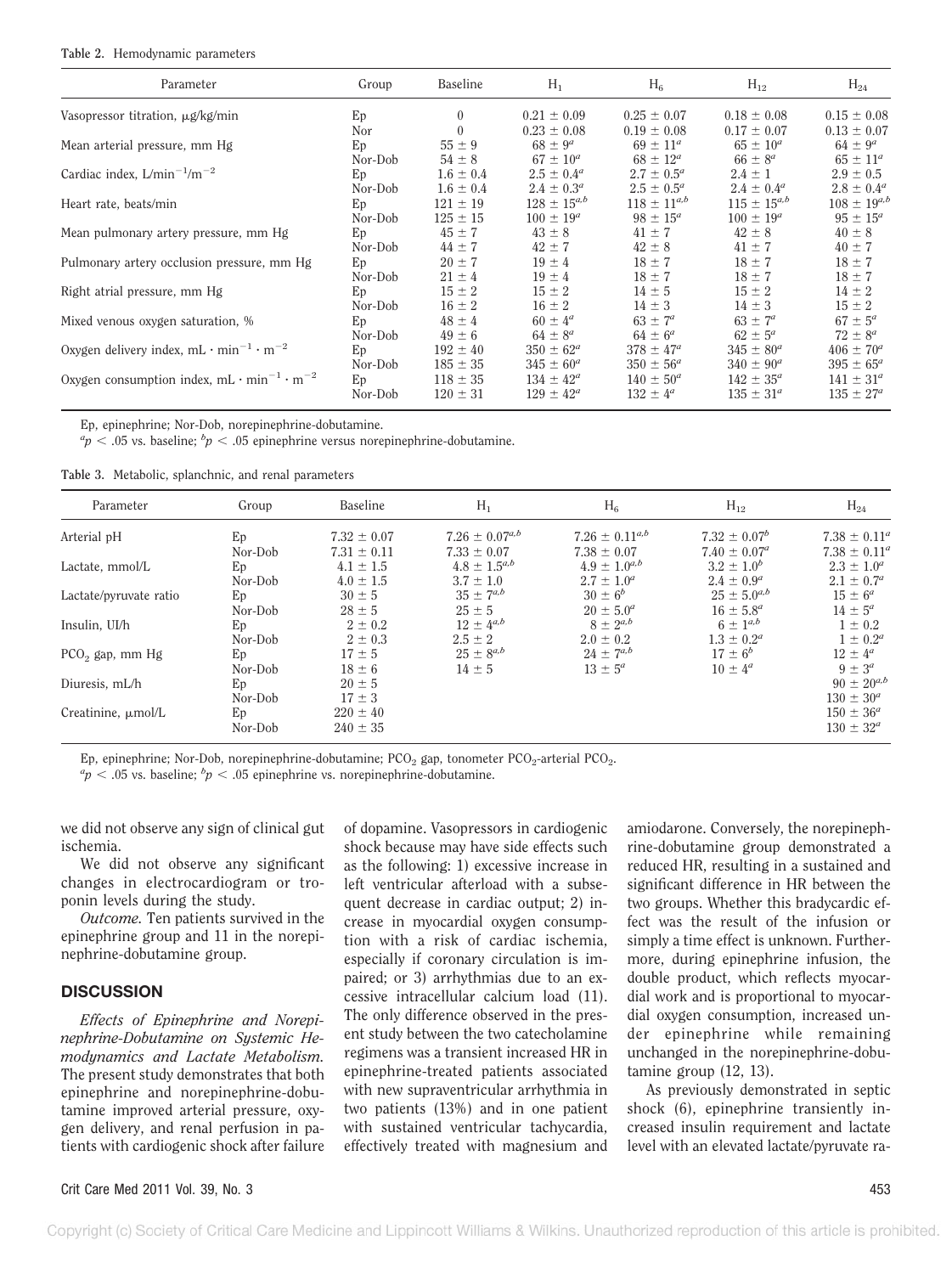

(*MAP*) (*top*), cardiac index (*CI*) (*middle*), and heart rate (*HR*) (*bottom*). *Squares*, epinephrinetreated patients; *triangles*, norepinephrinedobutamine-treated patients.  ${}^*p$  < .05 vs. H<sub>0</sub>;  $\phi^{\dagger}p$  < .05 vs. H<sub>0</sub> and  $p$  < .05 epinephrine vs. norepinephrine-dobutamine.

tio (14). During sepsis, but also in shock of various etiologies including cardiogenic shock, this mechanism has been attributed in part to an increase in socalled aerobic glycolysis due to the activation of the Na-K-ATPase pump under epinephrine-associated beta-2 stimulation (15). The clinical impact of this transient hyperlactatemia is not established. Nevertheless, during shock, the therapeutic use of epinephrine may decrease the usefulness of lactate as a marker of the efficiency of initiated therapy.

In summary, both regimens improved systemic hemodynamics with a more favorable profile regarding cardiac energetics and metabolism with the norepinephrine-dobutamine combination.

*Effects of Epinephrine on Tonometric Parameters and Renal Function.* Despite similar increases in arterial pressure and



dobutamine.

oxygen delivery/consumption in both groups, the  $PCO<sub>2</sub>$  gap increased in epinephrine-treated patients (Fig. 3). This finding could suggest that epinephrine increased splanchnic oxygen utilization and  $CO<sub>2</sub>$  production through a thermogenic effect, especially if gastric blood flow did not increase to the same extent, inducing a mismatch between splanchnic oxygen delivery and splanchnic oxygen consumption. Another hypothesis is that epinephrine may have decreased mucosal blood flow along with a decrease in  $CO<sub>2</sub>$ efflux, the net result being an increase in the  $PCO<sub>2</sub>$  gap. Since gastric mucosal blood flow was not measured in the present study, it is difficult to interpret this measurement. Nevertheless, during cardiogenic shock, splanchnic blood flow is directly correlated with cardiac output (16). Thus, in our patients in whom cardiac output markedly increased, the increase in the  $PCO<sub>2</sub>$ gap under epinephrine is likely related to the thermogenic effects of epinephrine. Furthermore, despite a marked increase in epinephrine-treated patients, the  $PCO<sub>2</sub>$  gap after 24 hrs of treatment was no longer different when compared to norepinephrine-dobutamine patients. This time-response profile, identical to lactate kinetics, is highly evocative of a metabolic effect.

 $^\dagger$ 

 $\frac{1}{24}$ 

 $\frac{1}{24}$ 

 $18$ 

 $18$ 

In regard to renal function, both regimens improved diuresis in these oliguric patients, although the effects of norepinephrine-dobutamine were greater. Creatinine levels also improved without any differences between regimens.

Altogether, norepinephrine-dobutamine improves both the adequacy of gastric mucosa perfusion, used as a surrogate for splanchnic perfusion, and indices of renal function. By contrast, epinephrine appears to be associated with potential deleterious effects on the adequacy of splanchnic perfusion (17). Nevertheless, the clinical impact of this transient gastric hypoperfusion is not established.

*Limitations of the Study.* The main limitation is the small number of patients enrolled in the study that may limit the conclusions concerning the outcome. Nevertheless, the data obtained will be useful to plan an outcome-based prospective randomized study. We chose to restrict our study population to nonischemic cardiogenic shock, since hemodynamics in cardiogenic shock associated with myocardial infarction is highly dependent on the success rate and the timing of myocardial reperfusion (18). Based on these results, we are conducting a prospective randomized double-blind study in cardiogenic shock secondary to acute myocardial infarction to address this question. We observed more arrhythmia in the epinephrine group. While this side effect is well correlated with the physiology, the present observation may not provide sufficient basis to definitively conclude that epinephrine causes a higher rate of tachyarrhythmias given the small number of patients in the two groups, with three patients exhibiting tachyarrhythmias in the epinephrine group vs. none in the norepinephrine group.

## **CONCLUSIONS**

Perhaps the most challenging aspect to the care of a patient with severe heart failure/cardiogenic shock is to decide at which level of arterial blood pressure